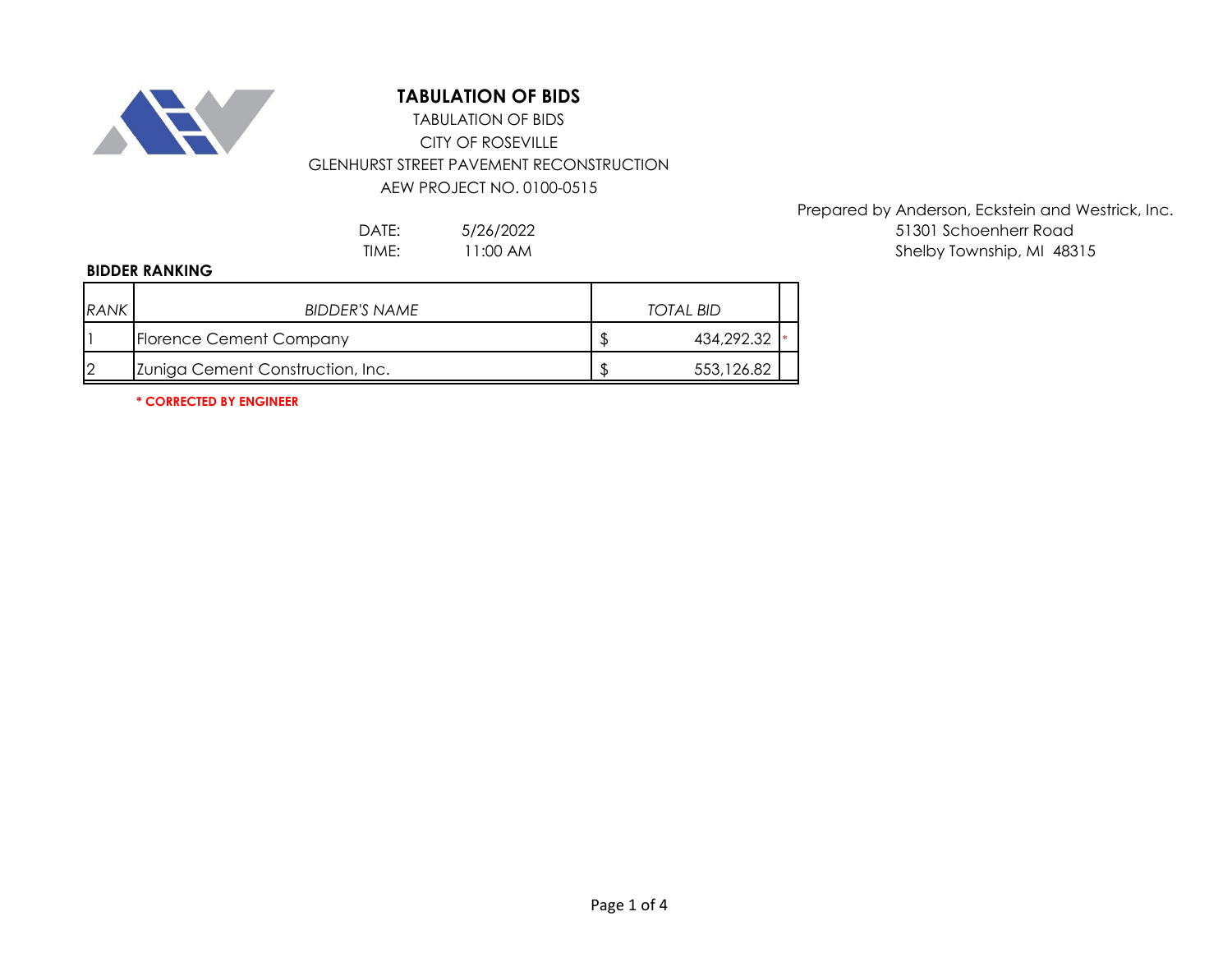| . . |  |
|-----|--|

### **TABULATION OF BIDS**

|             | <b>CITY OF ROSEVILLE</b><br><b>GLENHURST STREET PAVEMENT RECONSTRUCTION</b><br>AEW PROJECT NO. 0100-0515 |                       |       | <b>Florence Cement Company</b><br>51515 Corridor<br>Shelby Township, MI 48315 |           | Zuniga Cement Construction, Inc.<br>22500 Ryan Road<br>Warren, MI 48091 |           |
|-------------|----------------------------------------------------------------------------------------------------------|-----------------------|-------|-------------------------------------------------------------------------------|-----------|-------------------------------------------------------------------------|-----------|
| Item<br>No. | Description                                                                                              | Estimated<br>Quantity | Units | <b>Unit Price</b>                                                             | Amount    | Unit Price                                                              | Amount    |
| 1.          | Reimbursed Permit Fees                                                                                   | 6,500                 | Dlr   | 1.00                                                                          | 6,500.00  | 1.00                                                                    | 6,500.00  |
| 2.          | Mobilization, Max, \$46,300.00                                                                           | -1                    | LS    | 20,000.00                                                                     | 20,000.00 | 40,000.00                                                               | 40,000.00 |
| 3.          | Dr Structure, Rem                                                                                        | 4                     | Ea    | 300.00                                                                        | 1,200.00  | 350.00                                                                  | 1,400.00  |
| 4.          | Sewer, Rem, Less than 24 inch                                                                            | 79                    | Ft    | 15.00                                                                         | 1,185.00  | 30.00                                                                   | 2,370.00  |
| 5.          | Pavt, Rem                                                                                                | 3,146                 | Syd   | 6.50                                                                          | 20,449.00 | 9.50                                                                    | 29,887.00 |
| 6.          | Sidewalk, Rem                                                                                            | 203                   | Syd   | 11.00                                                                         | 2,233.00  | 8.00                                                                    | 1,624.00  |
| 7.          | _Brick Pavers, Rem, Salvage                                                                              | 10                    | Sft   | 30.00                                                                         | 300.00    | 50.00                                                                   | 500.00    |
| 8.          | Excavation, Earth                                                                                        | 13                    | Cyd   | 30.00                                                                         | 390.00    | 50.00                                                                   | 650.00    |
| 9.          | Subgrade Undercutting, Type IV                                                                           | 50                    | Cyd   | 45.00                                                                         | 2,250.00  | 50.00                                                                   | 2,500.00  |
| 10.         | _Station Grading                                                                                         | 9                     | Sta   | 5,000.00                                                                      | 45,000.00 | 4,500.00                                                                | 40,500.00 |
| 11.         | Subgrade Undercutting, Special                                                                           | 25                    | Cyd   | 46.50                                                                         | 1,162.50  | 50.00                                                                   | 1,250.00  |
| 12.         | Erosion Control, Inlet Protection, Fabric Drop                                                           | 11                    | Ea    | 100.00                                                                        | 1,100.00  | 100.00                                                                  | 1,100.00  |
| 13.         | Aggregate Base, 10 inch                                                                                  | 3,225                 | Syd   | 11.00                                                                         | 35,475.00 | 12.75                                                                   | 41,118.75 |
| 14.         | Maintenance Gravel                                                                                       | 25                    | Ton   | 22.00                                                                         | 550.00    | 50.00                                                                   | 1,250.00  |
| 15.         | Geotextile, Separator                                                                                    | 3,325                 | Syd   | 1.00                                                                          | 3,325.00  | 2.85                                                                    | 9,476.25  |
| 16.         | Sewer, CI IV, 12 inch, Tr Det B                                                                          | 78                    | Ft    | 100.00                                                                        | 7,800.00  | 110.00                                                                  | 8,580.00  |
| 17.         | Video Taping Sewer and Culv Pipe                                                                         | 78                    | Ft    | 5.00                                                                          | 390.00    | 25.00                                                                   | 1,950.00  |
| 18.         | _Sewer, Sch40 PVC, 6 inch, Tr Det A                                                                      | 115                   | Ft    | 80.00                                                                         | 9,200.00  | 80.00                                                                   | 9,200.00  |
| 19.         | Dr Structure Cover, Adj, Case 1                                                                          | 5                     | Ea    | 400.00                                                                        | 2,000.00  | 450.00                                                                  | 2,250.00  |
| 20.         | Dr Structure Cover, Adj, Case 2                                                                          | 1                     | Ea    | 400.00                                                                        | 400.00    | 450.00                                                                  | 450.00    |
| 21.         | Dr Structure Cover, Type B                                                                               | 1                     | Ea    | 550.00                                                                        | 550.00    | 300.00                                                                  | 300.00    |
| 22.         | Dr Structure, 24 inch dia                                                                                | 4                     | Ea    | 1,500.00                                                                      | 6,000.00  | 2,350.00                                                                | 9,400.00  |
| 23.         | Dr Structure, 48 inch dia                                                                                | 1                     | Ea    | 2,700.00                                                                      | 2,700.00  | 3,800.00                                                                | 3,800.00  |
| 24.         | Dr Structure, Adj, Add Depth                                                                             | 3                     | Ft    | 300.00                                                                        | 900.00    | 200.00                                                                  | 600.00    |
| 25.         | Dr Structure, Tap, 6 inch                                                                                | 4                     | Ea    | 200.00                                                                        | 800.00    | 125.00                                                                  | 500.00    |
| 26.         | Dr Structure, Tap, 12 inch                                                                               | 3                     | Ea    | 900.00                                                                        | 2,700.00  | 250.00                                                                  | 750.00    |
| 27.         | _Catch Basin Cover, Roseville                                                                            | 6                     | Ea    | 700.00                                                                        | 4,200.00  | 350.00                                                                  | 2,100.00  |
| 28.         | _Sanitary Manhole Cover, Roseville                                                                       | $\overline{c}$        | Ea    | 700.00                                                                        | 1,400.00  | 375.00                                                                  | 750.00    |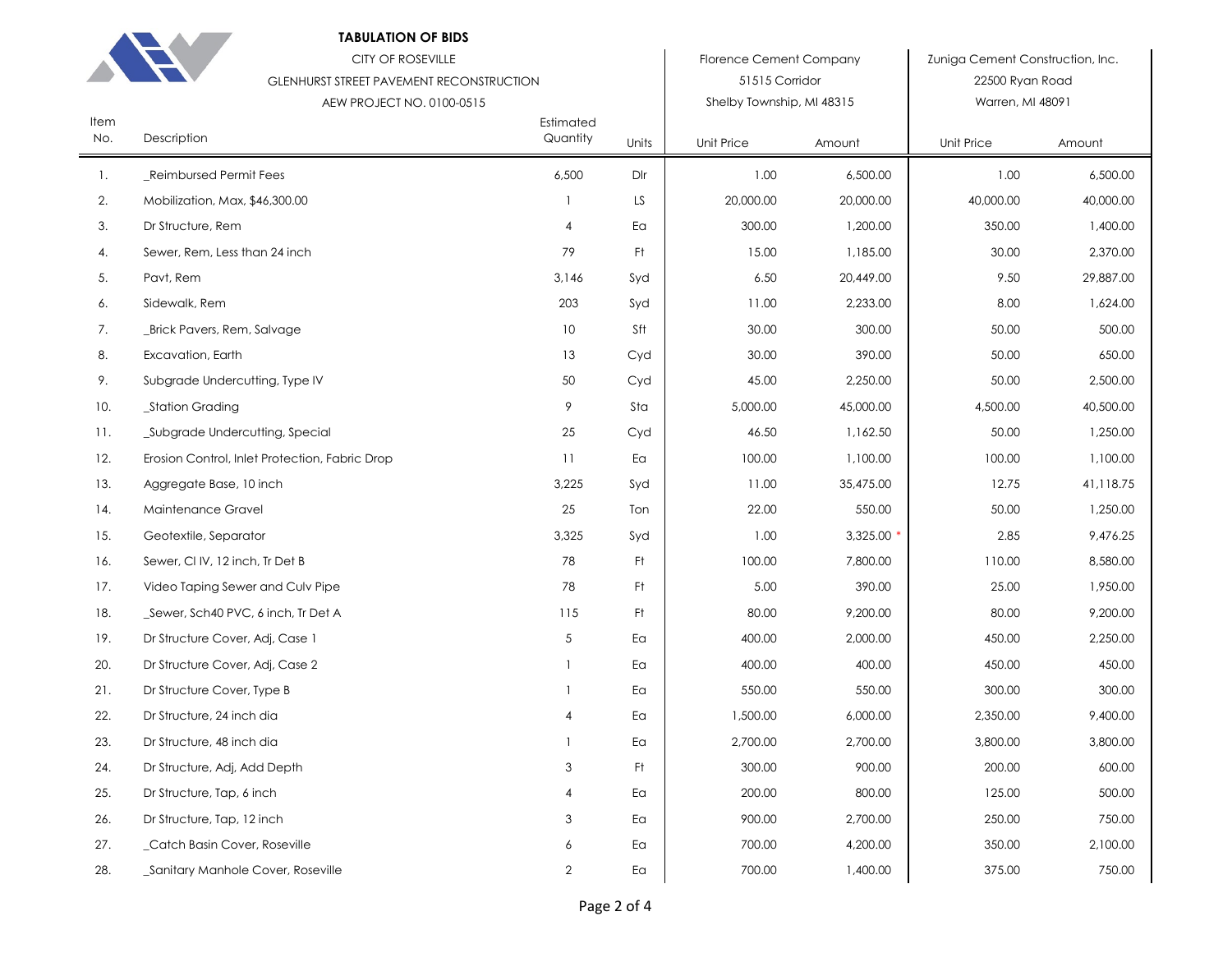#### **TABULATION OF BIDS**

|             | <b>CITY OF ROSEVILLE</b><br><b>GLENHURST STREET PAVEMENT RECONSTRUCTION</b><br>AEW PROJECT NO. 0100-0515 |                       |       | <b>Florence Cement Company</b><br>51515 Corridor<br>Shelby Township, MI 48315 |            | Zuniga Cement Construction, Inc.<br>22500 Ryan Road<br>Warren, MI 48091 |            |
|-------------|----------------------------------------------------------------------------------------------------------|-----------------------|-------|-------------------------------------------------------------------------------|------------|-------------------------------------------------------------------------|------------|
| Item<br>No. | Description                                                                                              | Estimated<br>Quantity | Units | <b>Unit Price</b>                                                             | Amount     | Unit Price                                                              | Amount     |
| 29.         | _Storm Manhole Cover, MCPWO                                                                              | $\overline{2}$        | Ea    | 700.00                                                                        | 1,400.00   | 400.00                                                                  | 800.00     |
| 30.         | Underdrain, Subgrade, 6 inch                                                                             | 1,774                 | Ft    | 8.00                                                                          | 14,192.00  | 14.00                                                                   | 24,836.00  |
| 31.         | Conc Pavt with Integral Curb, Nonreinf, 7 inch                                                           | 2,926                 | Syd   | 44.00                                                                         | 128,744.00 | 59.00                                                                   | 172,634.00 |
| 32.         | Joint, Expansion, E2                                                                                     | 48                    | Ft    | 28.00                                                                         | 1,344.00   | 20.00                                                                   | 960.00     |
| 33.         | Joint, Plane-of-Weakness, W                                                                              | 2,240                 | Ft.   | 2.00                                                                          | 4,480.00   | 0.75                                                                    | 1,680.00   |
| 34.         | Joint, Plane-of-Weakness, W, Intersection                                                                | 550                   | Ft.   | 2.00                                                                          | 1,100.00   | 1.00                                                                    | 550.00     |
| 35.         | Joint, Contraction, Crg                                                                                  | 28                    | Ft.   | 12.00                                                                         | 336.00     | 35.00                                                                   | 980.00     |
| 36.         | Joint, Expansion, Erg                                                                                    | 84                    | Ft    | 14.00                                                                         | 1.176.00   | 25.00                                                                   | 2,100.00   |
| 37.         | Pavt Repr, Nonreinf Conc, 7 inch                                                                         | 31                    | Syd   | 80.00                                                                         | 2,480.00   | 65.00                                                                   | 2,015.00   |
| 38.         | Pavt Repr, Rem                                                                                           | 31                    | Syd   | 44.00                                                                         | 1,364.00   | 10.00                                                                   | 310.00     |
| 39.         | Driveway, Nonreinf Conc, 6 inch                                                                          | 168                   | Syd   | 76.00                                                                         | 12,768.00  | 54.00                                                                   | 9,072.00   |
| 40.         | Driveway, Nonreinf Conc, 8 inch                                                                          | $38\,$                | Syd   | 82.00                                                                         | 3,116.00   | 70.00                                                                   | 2,660.00   |
| 41.         | Detectable Warning Surface                                                                               | 50                    | Ft    | 75.00                                                                         | 3,750.00   | 40.00                                                                   | 2,000.00   |
| 42.         | Curb Ramp Opening, Conc                                                                                  | 56                    | Ft    | 6.00                                                                          | 336.00     | 30.00                                                                   | 1,680.00   |
| 43.         | Sidewalk, Conc, 4 inch                                                                                   | 200                   | Sft   | 11.00                                                                         | 2,200.00   | 7.00                                                                    | 1,400.00   |
| 44.         | Sidewalk, Conc, 6 inch                                                                                   | 250                   | Sft   | 12.00                                                                         | 3,000.00   | 9.00                                                                    | 2,250.00   |
| 45.         | Curb Ramp, Conc, 4 inch                                                                                  | 811                   | Sft   | 17.00                                                                         | 13,787.00  | 20.00                                                                   | 16,220.00  |
| 46.         | _Curb Ramp, Conc, 8 Inch                                                                                 | 465                   | Sft   | 22.00                                                                         | 10,230.00  | 22.00                                                                   | 10,230.00  |
| 47.         | Barricade, Type III, High Intensity, Double Sided, Lighted, Furn                                         | 9                     | Ea    | 125.00                                                                        | 1,125.00   | 125.00                                                                  | 1,125.00   |
| 48.         | Barricade, Type III, High Intensity, Double Sided, Lighted, Oper                                         | 9                     | Ea    | 0.01                                                                          | 0.09       | 0.01                                                                    | 0.09       |
| 49.         | Pedestrian Type II Barricade, Temp                                                                       | 6                     | Ea    | 195.00                                                                        | 1,170.00   | 195.00                                                                  | 1,170.00   |
| 50.         | Channelizing Device, 42 inch, Fluorescent, Furn                                                          | 15                    | Ea    | 35.00                                                                         | 525.00     | 35.00                                                                   | 525.00     |
| 51.         | Channelizing Device, 42 inch, Fluorescent, Oper                                                          | 15                    | Ea    | 0.01                                                                          | 0.15       | 0.01                                                                    | 0.15       |
| 52.         | <b>Minor Traf Devices</b>                                                                                | $\mathbf{1}$          | LS    | 1,000.00                                                                      | 1,000.00   | 2,150.00                                                                | 2,150.00   |
| 53.         | Plastic Drum, Fluorescent, Furn                                                                          | 20                    | Ea    | 38.00                                                                         | 760.00     | 38.00                                                                   | 760.00     |
| 54.         | Plastic Drum, Fluorescent, Oper                                                                          | 20                    | Ea    | 0.01                                                                          | 0.20       | 0.01                                                                    | 0.20       |
| 55.         | Sign, Type B, Temp, Prismatic, Furn                                                                      | 122                   | Sft   | 8.00                                                                          | 976.00     | 8.00                                                                    | 976.00     |
| 56.         | Sign, Type B, Temp, Prismatic, Oper                                                                      | 122                   | Sft   | 0.01                                                                          | 1.22       | 0.01                                                                    | 1.22       |